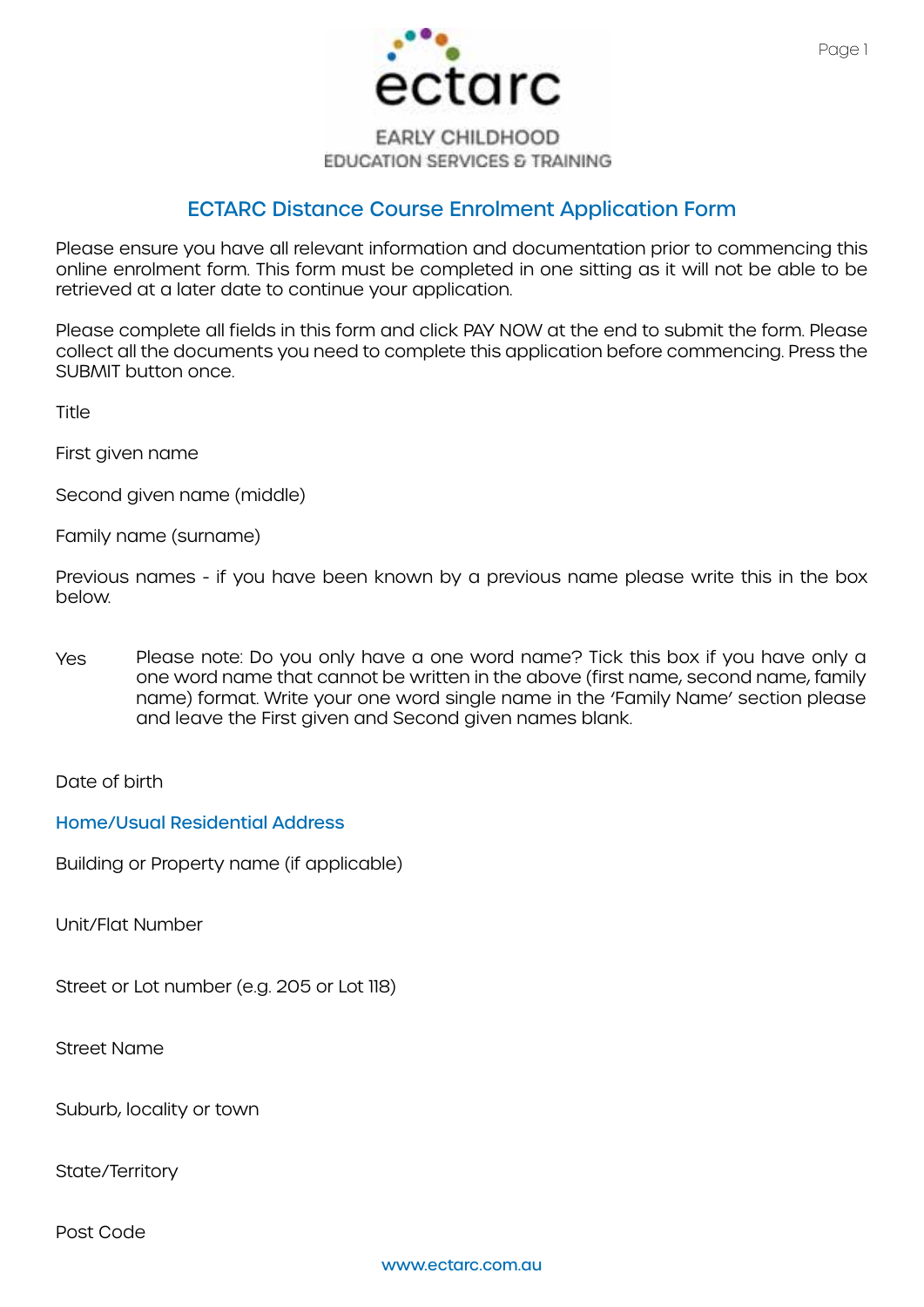

#### Postal Address

Building or Property name (if applicable)

Unit/Flat Number

Street or Lot number (e.g. 205 or Lot 118)

Street Name

Suburb, locality or town

State/Territory

Post Code

#### Please provide either a home or mobile phone number

Home phone

Mobile number

Email Address

Alternate email address (optional)

Gender Are you of Aboriginal or Torres Strait Islander origin? Do you speak a language other than English at home Proficiency in spoken English Female Male Other Yes No Very well Well Not well Not at all Not stated No, English only. Yes, other please specify below Main language spoken at home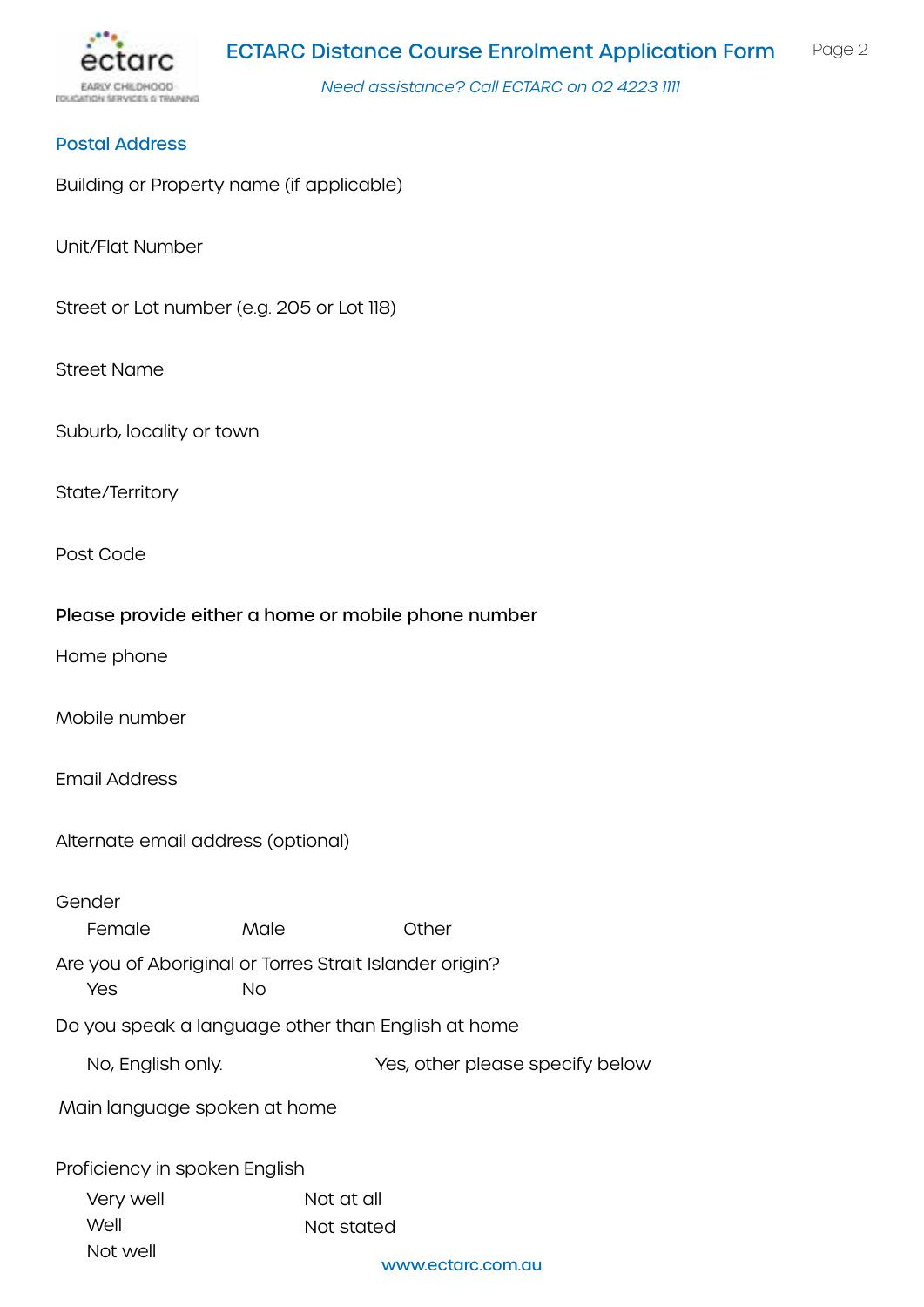



Do you consider yourself to have a disability, impairment or long-term condition?

Not stated No Yes

If you indicated the presence of a disability, impairment or long term condition, please select the area(s) from the following list. Please note: you may indicate more than one area - please see a copy of the Disability Supplement for an explanation of the following disabilities at [https://](https://ectarc.com.au/training/about/resources/) [ectarc.com.au/training/about/resources/](https://ectarc.com.au/training/about/resources/)

| <b>Acquired Brain Impairment</b> | Mental Illness                                    | Vision |
|----------------------------------|---------------------------------------------------|--------|
| Hearing/Deaf                     | Other                                             |        |
| Intellectual                     | Physical                                          |        |
| Learning                         | Physical/Mobility                                 |        |
| <b>Medical Condition</b>         | Support services, equipment and facilities needed |        |

#### Study Reason

Of the following categories, select the one which BEST describes the main reason you are undertaking this course/traineeship/apprenticeship (Tick ONE box only).

| It was a requirement of my job   | I wanted extra skills for my job           |
|----------------------------------|--------------------------------------------|
| To develop my existing business  | To get into another course of study        |
| To start my own business         | For personal interest or self-development  |
| To get a job                     | To get skills for community/voluntary work |
| To get a better job or promotion | Other reasons                              |

# How did you find out about ECTARC?

| I have previously studied with ECTARC<br>Director/educator in my service told me<br>about ECTARC<br>Facebook<br>Instagram | Visited ECTARC stand at a conference or<br>school expo<br>A friend who has studied with ECTARC told me<br>about ECTARC<br>Early childhood publication<br>School Careers Advisor told me about ECTARC |  |
|---------------------------------------------------------------------------------------------------------------------------|------------------------------------------------------------------------------------------------------------------------------------------------------------------------------------------------------|--|
| You Tube                                                                                                                  |                                                                                                                                                                                                      |  |

Is there another way that you heard about ECTARC that is not mentioned above?

#### **Identification**

#### Proof of identity

Please attach a copy of your photo identification (such as your driver's licence, proof of age card or passport) as a JPEG or PDF file. Please note: in the coming weeks your proof of identify needs to be verified. You will receive further instructions on how this will be done by ECTARC.

Please ensure you only attach a JPG or PDF file. HEIC files are not accepted.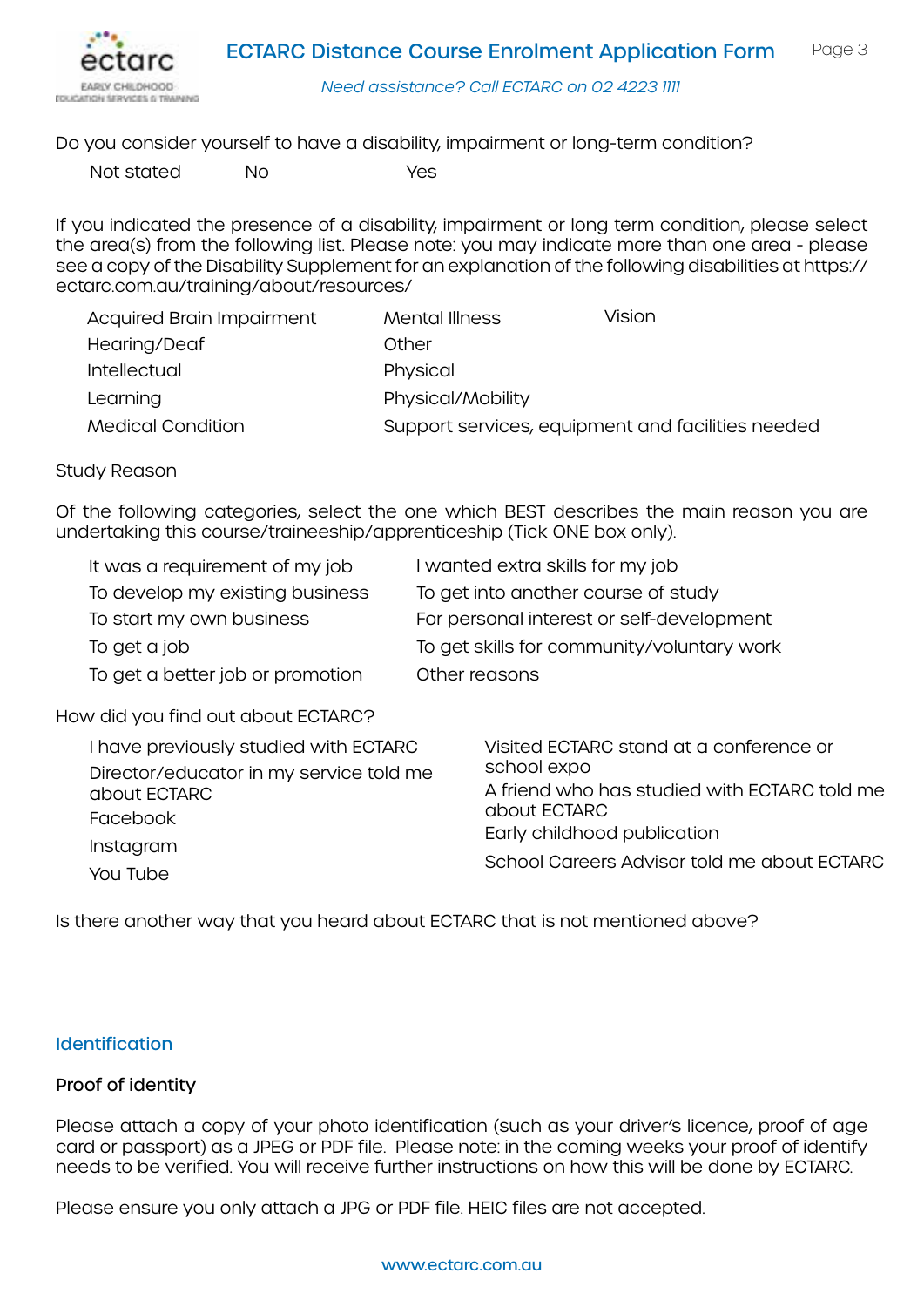



In which country were you born?

In which town were you born?

#### Employment details

Of the following categories, which BEST describes your current employment status? For casual, seasonal, contract and shift work, use the current number of hours worked per week to determine whether full time (35 hours or more per week) or part-time employed (less than 35 hours per week).

Full time employee Part time employee Self employed - not employing others Self employed - employing others Employed - unpaid worker in a family business Unemployed - seeking full-time work Unemployed - seeking part-time work Not-employed - not seeking employment

Are you currently working in a regulated education and care service within Australia (please tick)? If you are unsure if your service is regulated please ask the Director/Nominated Supervisor or contact ECTARC for further information.

Yes - if you answer yes please complete all details below about the service.

No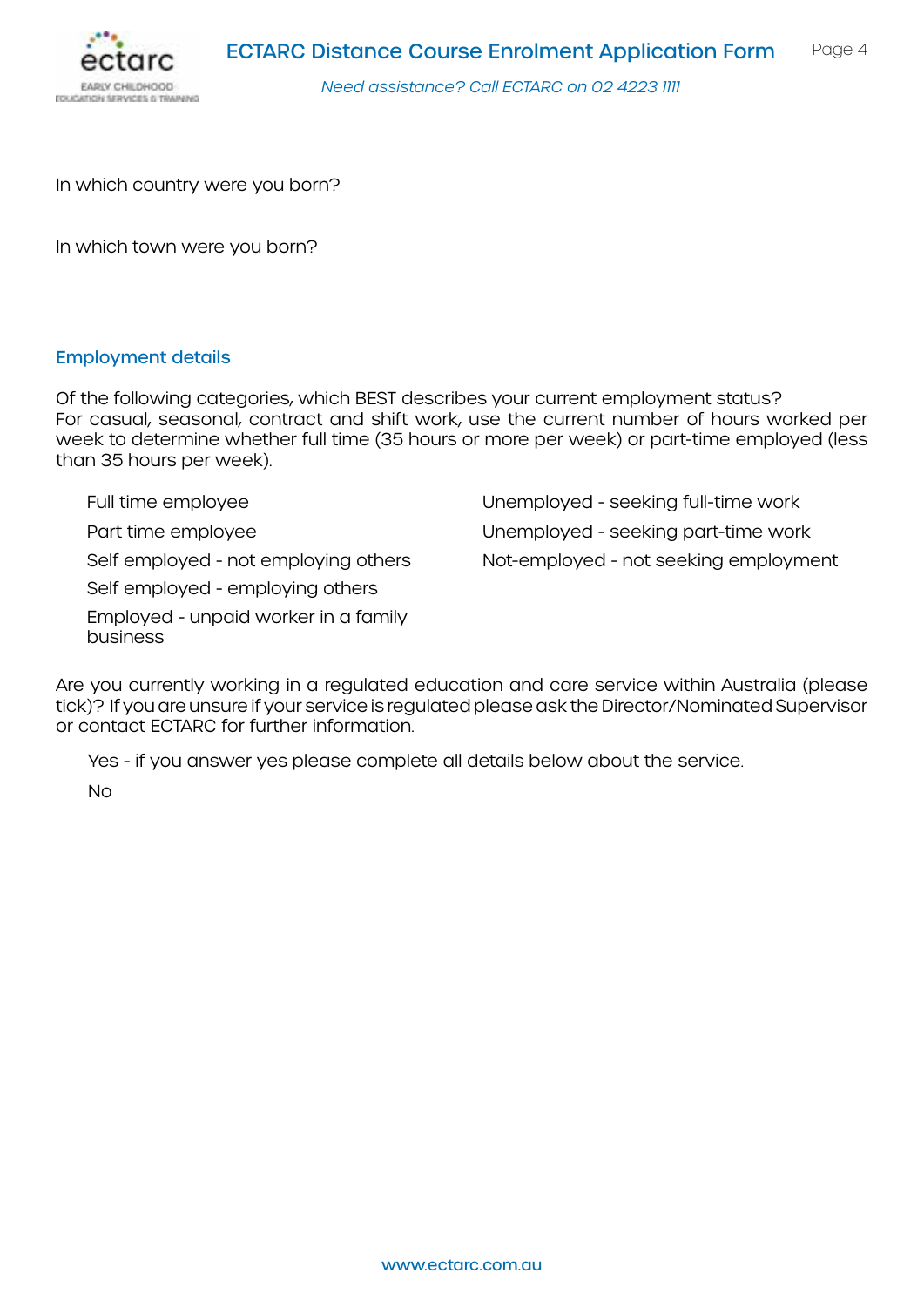

### Service details (if applicable)

Service Name

Director's Name

Director/Service's Email

Workplace Supervisor's Name

Workplace Supervisor's qualification (Copy to be provided to ECTARC)

Service Street Address

Service Suburb

Service Postcode

Service Postal Address (if different from above)

Service Phone Number

Groups covered at service: (Please tick next to all age groups represented at your service)

Birth-24 months 24-36 months 3-5 years 6-12 years Additional needs Not working in a service

I declare that the information given above is correct. I am aware that if my service does not have all of the relevant groups required for my qualification, I am required to complete the remaining work placement hours at another service as a practicum student.

Please write your name and sign in the spaces below if you understand these requirements.

Signature\_\_\_\_\_\_\_\_\_\_\_\_\_\_\_\_\_\_\_\_\_\_ Date:\_\_\_/\_\_\_/\_\_\_

www.ectarc.com.au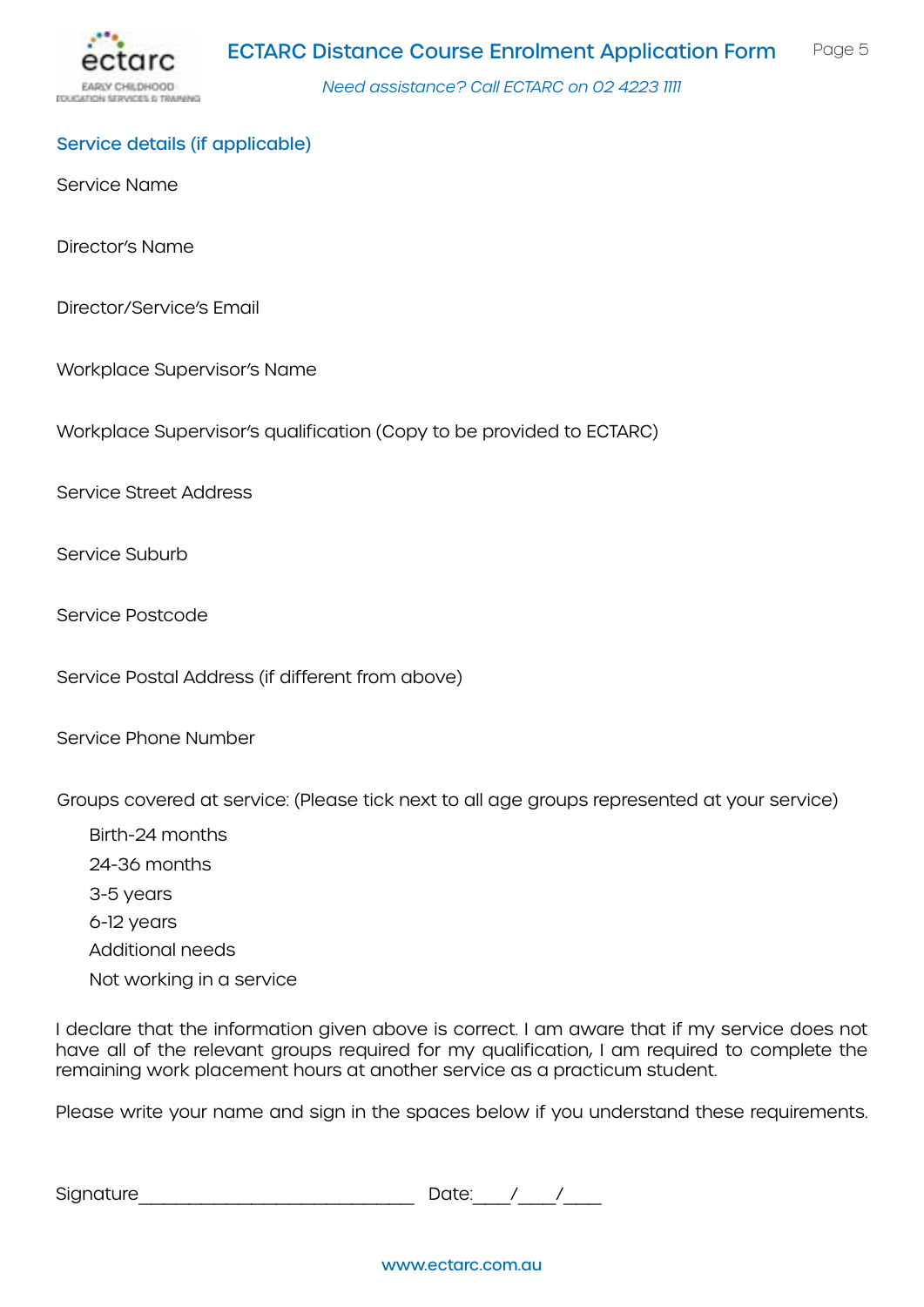

Has the Director/Nominated Supervisor agreed to you utilising the workplace for your work placement hours and will provide a Workplace Supervisor to complete on-the-job third party reports? Please ensure you have discussed these requirements with your chosen workplace and are allocated a qualified Workplace Supervisor (i.e. holds a Diploma of Early Childhood Education and Care or Bachelor of Teaching in Early Childhood or equivalent).

Yes

No

# Education history

Are you still enrolled in secondary or senior secondary education?

Yes

No

If answered YES to the above question, please write the name of your school or college below.

What is your highest COMPLETED school level? (Tick ONE box only)

Please note: If you are currently enrolled in secondary education, the highest school level refers to the highest school level you have actually completed and not the level you are currently undertaking. For example, if you are currently in Year 10 the highest school level completed is Year 9.

- Did not go to school
- Year 8 or below
- Year 9 or lower
- Year 10
- Year 11
- Year 12
- Not stated

Year that you completed your highest school level

Have you successfully COMPLETED any further qualifications?

Yes

No

Not Stated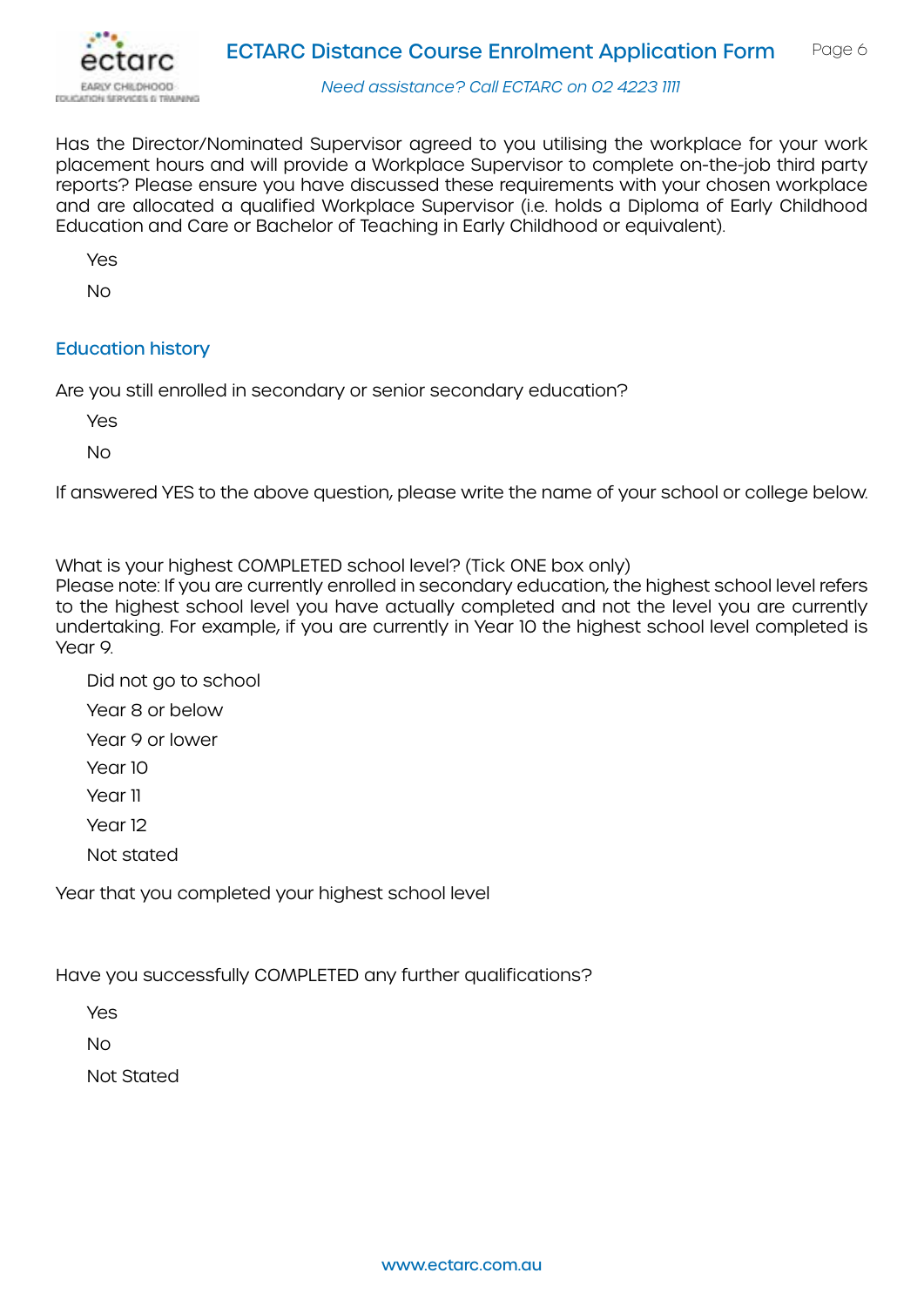

Advanced Diploma or Associate Degree Bachelor Degree Bachelor Degree or Higher Degree level Certificate I Certificate II Certificate III (or Trade Certificate) Certificate IV (or Advanced Certificate/Technician) Advanced Diploma or Associate Degree Diploma (or Associate Diploma) Bachelor Degree or Higher Degree level Doctoral Degree Graduate Diploma or Graduate Certificate Master Degree Other Education (including certificates or overseas)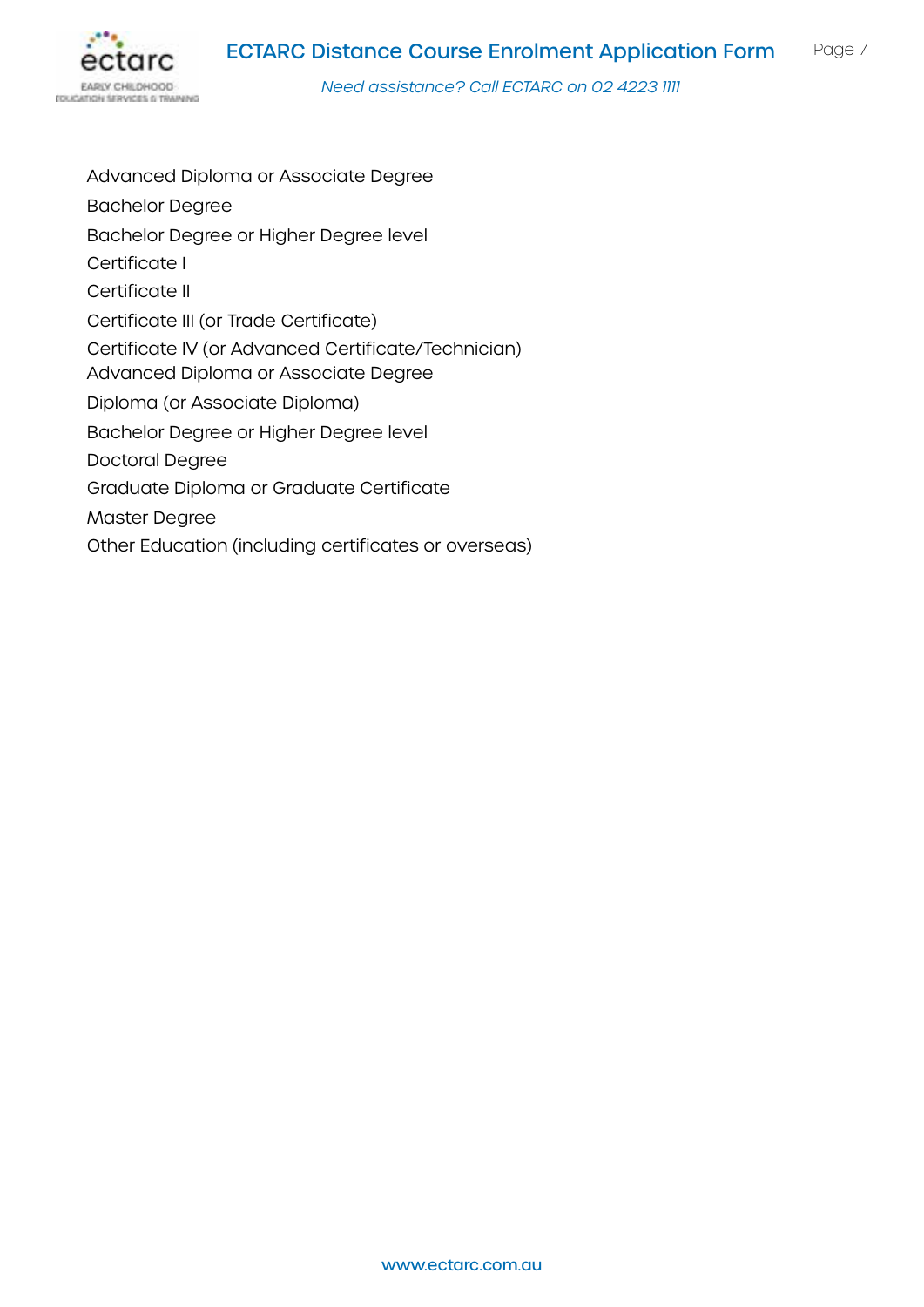

# Unique Student Identifier (USI)

All students studying nationally recognised training in Australia from 1 January 2015, are required to have a Unique Student Identifier (USI). A USI is a code made up of 10 (ten) numbers and letters. Your USI will allow online access to your training records and results. We cannot enrol you in training until your USI is provided. ECTARC cannot issue you with a nationally recognised VET qualification or Statement of Attainment when you complete the course if you do not have a USI number. In addition, we are required to include your USI in the data we submit to NCVER throughout your enrolment.

If you do not have a USI, please follow this link below to create one in a new window (takes about 3 minutes). Once complete, copy your USI into the field below. If you need help with this process, please call us on 02 4223 1111.

[https://portal.usi.gov.au/student/](https://portal.usi.gov.au/student/TermsAndConditions?ReturnUrl=%252fstudent%252fUsi%252fForgotten%25) [TermsAndConditions?ReturnUrl=%252fstudent%252fUsi%252fForgotten%252fSuccess](https://portal.usi.gov.au/student/TermsAndConditions?ReturnUrl=%252fstudent%252fUsi%252fForgotten%25) 

# Have you forgotten your USI number?

Search here - <https://www.usi.gov.au/students/find-your-usi>

# PLEASE ENTER YOUR USI NUMBER HERE

*Dont' have a USI? Apply here: <https://www.usi.gov.au/>*

Do you give permission to ECTARC to verify your USI number?

Yes

No

#### Credit Transfer

YOU MUST PROVIDE COPIES OF YOUR OUALIFICATION/S AND TRANSCRIPT/S!

You may be able to receive credit for studies you have done in the past which reduces the number of units you will need to study. For ECTARC to assess you for credit transfer eligibility you need to do two (2) things:

1) Provide ECTARC with copies of any qualification certificates and transcripts you have completed with ECTARC or any other Registered Training Organisation.

2) Give ECTARC permission to view your USI records/transcripts.

### STEP 1

Please provide copies of any qualification certificates and transcripts you have completed with ECTARC or any other Registered Training Organisation. Please ensure you only provide a JPG or PDF file. HEIC files are not accepted.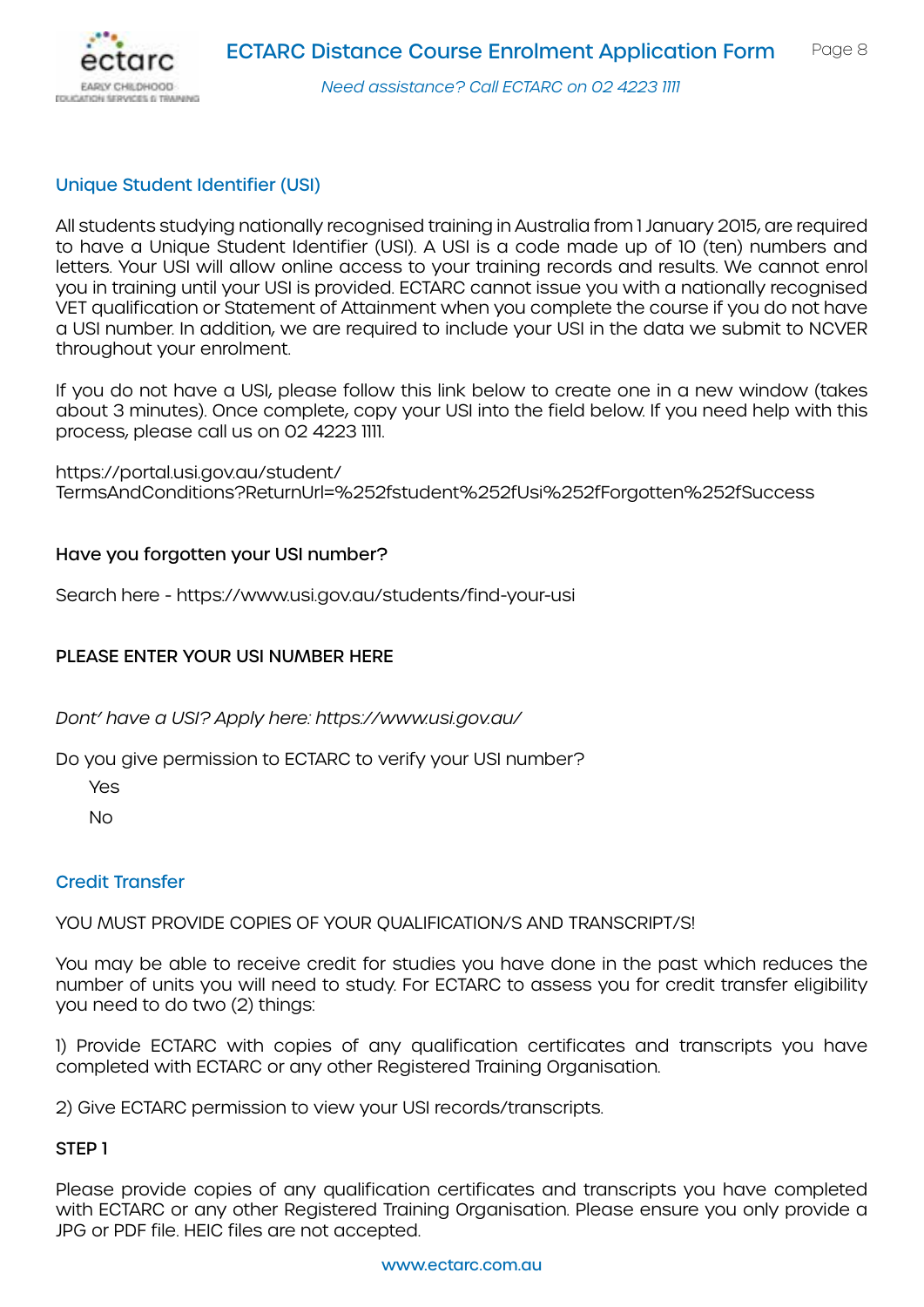

### STEP 2

You need to give ECTARC permission to view your USI records/transcripts via the USI website. To give ECTARC permission please watch the following video for instructions on how to do this - click here [https://www.usi.gov.au/video/how-give-permission-my-training-organisation](https://www.usi.gov.au/video/how-give-permission-my-training-organisation-view-my-usi-transcript-onl)[view-my-usi-transcript-online](https://www.usi.gov.au/video/how-give-permission-my-training-organisation-view-my-usi-transcript-onl)

**Instructions** 

- i) Click on this link to access the USI website<https://www.usi.gov.au/>
- ii) Enter ECTARC's RTO code 90331
- iii) When you find ECTARC click the 'ADD' link.
- iv) Go to the PERMISSIONS tab and tick the box to give ECTARC permission to view your transcript. Remember to click the SAVE button.

I have been on to the USI website and given my permission for ECTARC to view my USI records/transcripts online.

I understand that ECTARC may contact the RTO I previously studied with to verify my qualification and for this I give my permission.

Name of Registered Training Organisation (RTO) that issued my qualification

I give permission for ECTARC to contact the above issuing RTO to verify the authenticity of the copy of the transcript I have provided and that it is true and correct.

**Signature** 

Date:  $/$  /

#### ECTARC Privacy Statement

The information requested in this form will be used by ECTARC for research, to provide statistical information to relevant government departments and internal management purposes only. In supplying the requested information, the participant is deemed to have consented to the use of the information for those purposes.

ECTARC agrees that the information will not be given or sold to any third party and will only be used for the above specified uses.

Please write your name and sign in the spaces below if you have read the ECTARC Privacy Policy and Privacy Notice Annexure at [https://ectarc.com.au/training/about/policies/](https://ectarc.com.au/training/about/policies/ ) and agree to the terms of this ECTARC Privacy Statement. (Please note: If under 18 please have your parent/guardian complete the below signature fields).

#### **Signature**

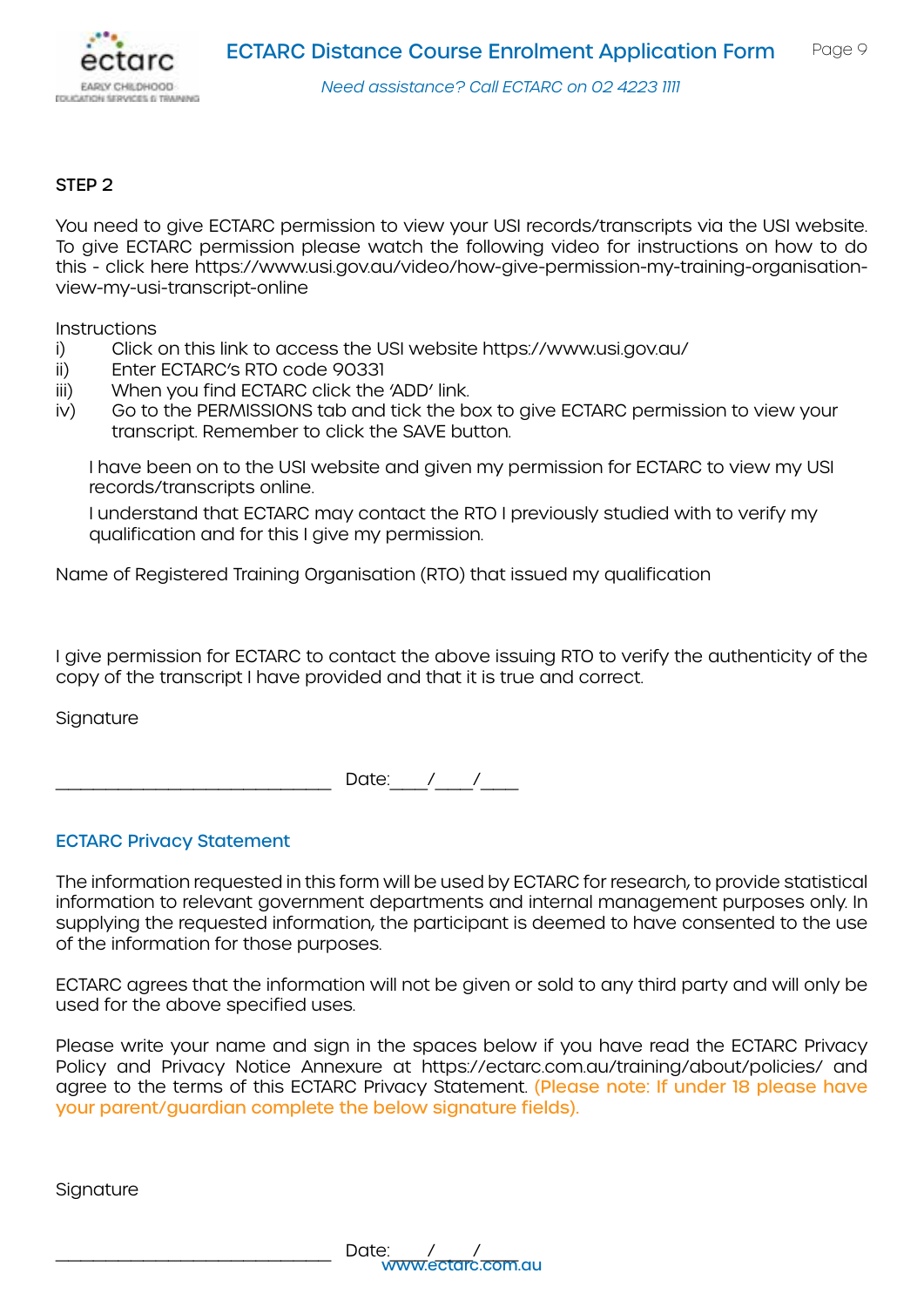

### Disclosure of Information/Confidentiality Statement

I understand that I must not disclose to any third-party, any confidential information in relation to the management, staff, children and families, or any other student or visitor of the service/s that I am employed at and completing my work placement hours or the service/s that I am completing a practicum.

I understand that any breach of confidentiality will result in disciplinary action that may lead to dismissal from the ECTARC training program and/or legal action.

Please write your name and sign in the spaces below if you agree to the terms of this privacy statement.

**Signature** 

Date:  $/$  /

### VET Data Use Statement

Under the Data Provision Requirements 2012 and National VET Data Policy (which includes the National VET Provider Collection Data Requirements Policy at Part B), Registered Training Organisations are required to collect and submit data compliant with AVETMISS for the National VET Provider Collection for all Nationally Recognised Training. This data is held by the National Centre for Vocational Education Research Ltd (NCVER), and may be used and disclosed for purposes that include:

- populating authenticated VET transcripts
- administering VET, including program administration, regulation, monitoring and evaluation
- facilitating statistics and research relating to education, including surveys and data linkaae
- understanding how the VET market operates, for policy, workforce planning and consumer information.

NCVER is authorised by the National Vocational Education and Training Regulator Act 2011 (NVETR Act) to disclose to the following bodies, personal information collected in accordance with the Data Provision Requirements or any equivalent requirements in a non-referring State (Victoria or Western Australia), for the purposes of that body:

- a VET regulator (the Australian Skills, Quality Authority, the Victorian Registration and Qualifications Authority or the Training Accreditation Council Western Australia)
- the Australian Government Department of Education, Skills and Employment
- another Commonwealth authority
- a state or territory authority (other than a registered training organisation) that deals with or has responsibility for matters relating to VET.

You may receive a student survey which may be administered by a government department or NCVER employee, agent or third party contractor or other authorised agencies. Please note you may opt out of the survey at the time of being contacted.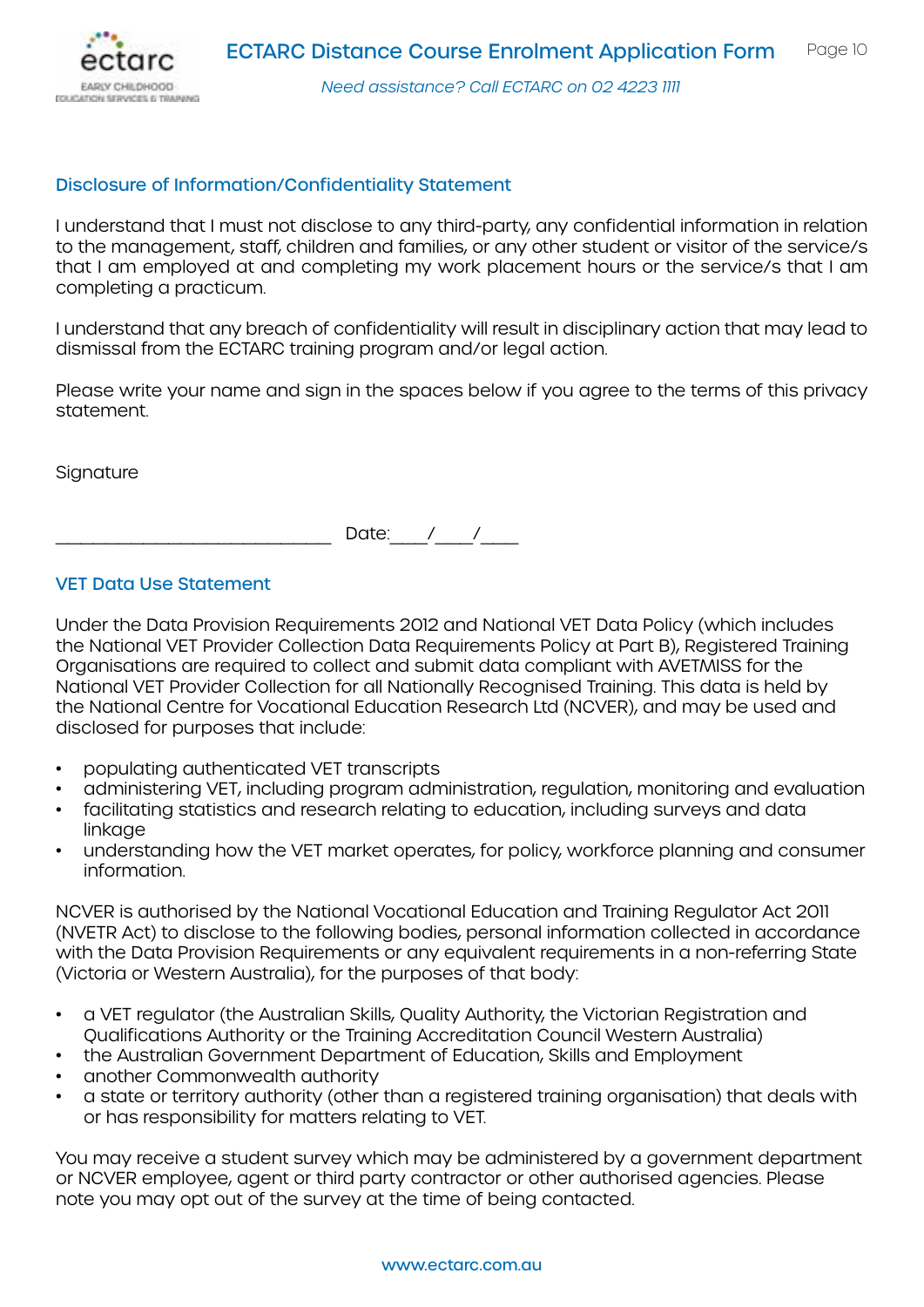

NCVER will collect, hold, use and disclose your personal information in accordance with the Privacy Act 1988 (Cth), the National VET Data Policy and all NCVER policies and protocols (including those published on NCVER's website at [www.ncver.edu.au](http://www.ncver.edu.au)).

Please write your name and sign in the spaces below if you agree to the terms of this VET Data Use Statement.

**Signature** 

Date:  $/$  /

# Consent to use and disclosure of personal information

I understand and agree that, under the National Vocational Education and Training Regulator (Data Provision Requirements) Instrument 2020, ECTARC is required to collect personal information (information or an opinion about me), collected from me, my parent or guardian, such as my name, Unique Student Identifier, date of birth, contact details, training outcomes and performance, sensitive personal information (including my ethnicity or health information) and other enrolment and training activity-related information (together Personal Information) and disclose that Personal information to the National Centre of Vocational Education Research Ltd (NCVER).

My Personal Information (including the personal information contained on my enrolment form and my training activity data) may be used or disclosed by ECTARC for statistical, regulatory and research purposes. ECTARC may disclose my personal information for these purposes to third parties, including:

- School if I am a secondary student undertaking VET, including a school-based apprenticeship and traineeship;
- Employer if I am enrolled in training paid by my employer;
- Commonwealth and State or Territory government departments and authorized agencies, including the NSW Department of Education (Department)
- NCVER
- Organisations (including the Department) conducting student surveys; and
- Researchers.

Personal information disclosed to NCVER may be used or disclosed for the following purposes:

- issuing a VET Statement of Attainment or VET Qualification, and populating Authenticated VET Transcripts;
- facilitating statistics and research relating to education, including surveys;
- understanding how the VET market operates, for policy, workforce planning and consumer information; and
- administering VET, including program administration, regulation, monitoring and evaluation.

I may receive an NCVER student survey which may be administered by an NCVER employee, agent or third party contractor. I may opt out of the survey at the time of being contracted. NCVER will collect, hold, use and disclose my Personal Information in accordance with the Privacy Act 1988 (Cth), the VET Data Policy and all NCVER policies and protocols (including those published on NCVER's website at [https://www.ncver.edu.au/\)](https://www.ncver.edu.au/).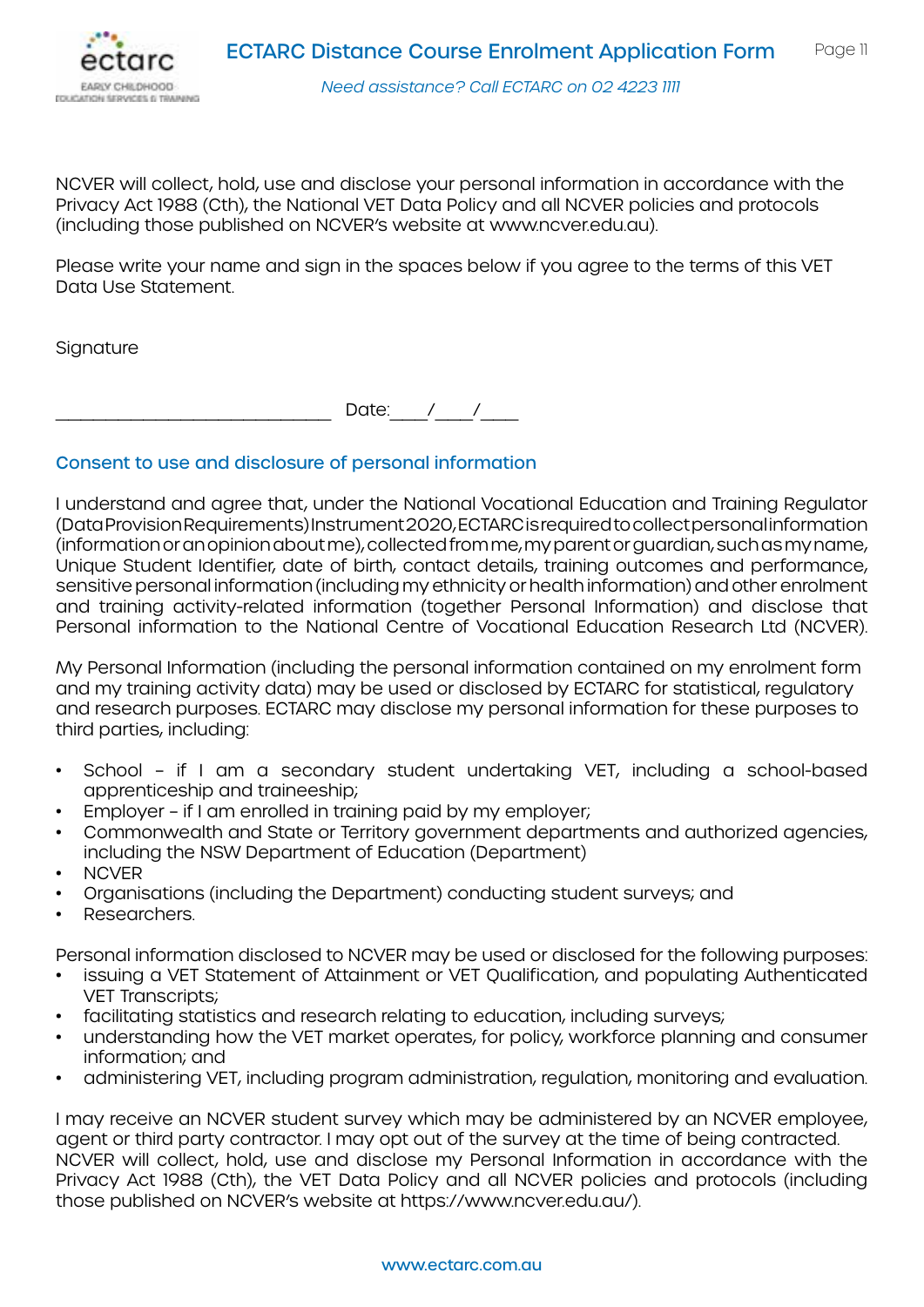

The Department may disclosure my Personal Information to other Australian government agencies, including those located in States and Territories outside New South Wales. The above government agencies may use my Personal Information for any purpose relating to the exercise of their government functions, including but not limited to the evaluation and assessment of my training, the determination of my eligibility to receive subsidized training or for any Fee Exemptions or Concessions. My Personal information may also be disclosed to other third parties if required by law.

I also acknowledge and agree that the Department may contact me by telephone, email or post, during or after I have ceased subsidized training with ECTARC for the purpose of evaluating and assessing my subsidized training.

I declare that the information I have provided to the best of my knowledge is true and correct.

I consent to the collection, use and disclosure of my Personal Information in the manner outlined above.

Please write your name and sign in the spaces below if you agree to the terms of this Consent to Use and Disclosure of Personal Information Statement (Please note: If under 18 please have your parent/guardian complete the below signature fields).

**Signature** 

 $\Box$  Date:  $\Box$  /  $\Box$ 

PARENT/GUARDIAN TO COMPLETE IF APPLICANT IS UNDER 18 YEARS

Parent/Guardian Name

Parent/Guardian Signature

Date: / /

ECTARC Policies

Prior to enrolment you are required to read and understand ECTARC's:

- Policies and procedures which can be found at [https://ectarc.com.au/training/about/](https://ectarc.com.au/training/about/policies/ ) [policies/](https://ectarc.com.au/training/about/policies/ )
- Training & Course Guide which can be found at [https://ectarc.com.au/training/training](https://ectarc.com.au/training/training-courses/training-course-guide/ )[courses/training-course-guide/](https://ectarc.com.au/training/training-courses/training-course-guide/ )
- Fee Schedule which can be found at [https://ectarc.com.au/training/training-courses/fee](https://ectarc.com.au/training/training-courses/fee-schedule/ )[schedule/](https://ectarc.com.au/training/training-courses/fee-schedule/ )
- Student Handbook which can be found at [https://ectarc.com.au/wp-content/uploads/](https://ectarc.com.au/wp-content/uploads/HB15SP-10.4V28-Distance-Information-Handbook.pdf) [HB15SP-10.4V28-Distance-Information-Handbook.pdf](https://ectarc.com.au/wp-content/uploads/HB15SP-10.4V28-Distance-Information-Handbook.pdf)

guide, fee schedule and traineeship handbook. Please tick if you have read and understood ECTARC's policies and procedures, course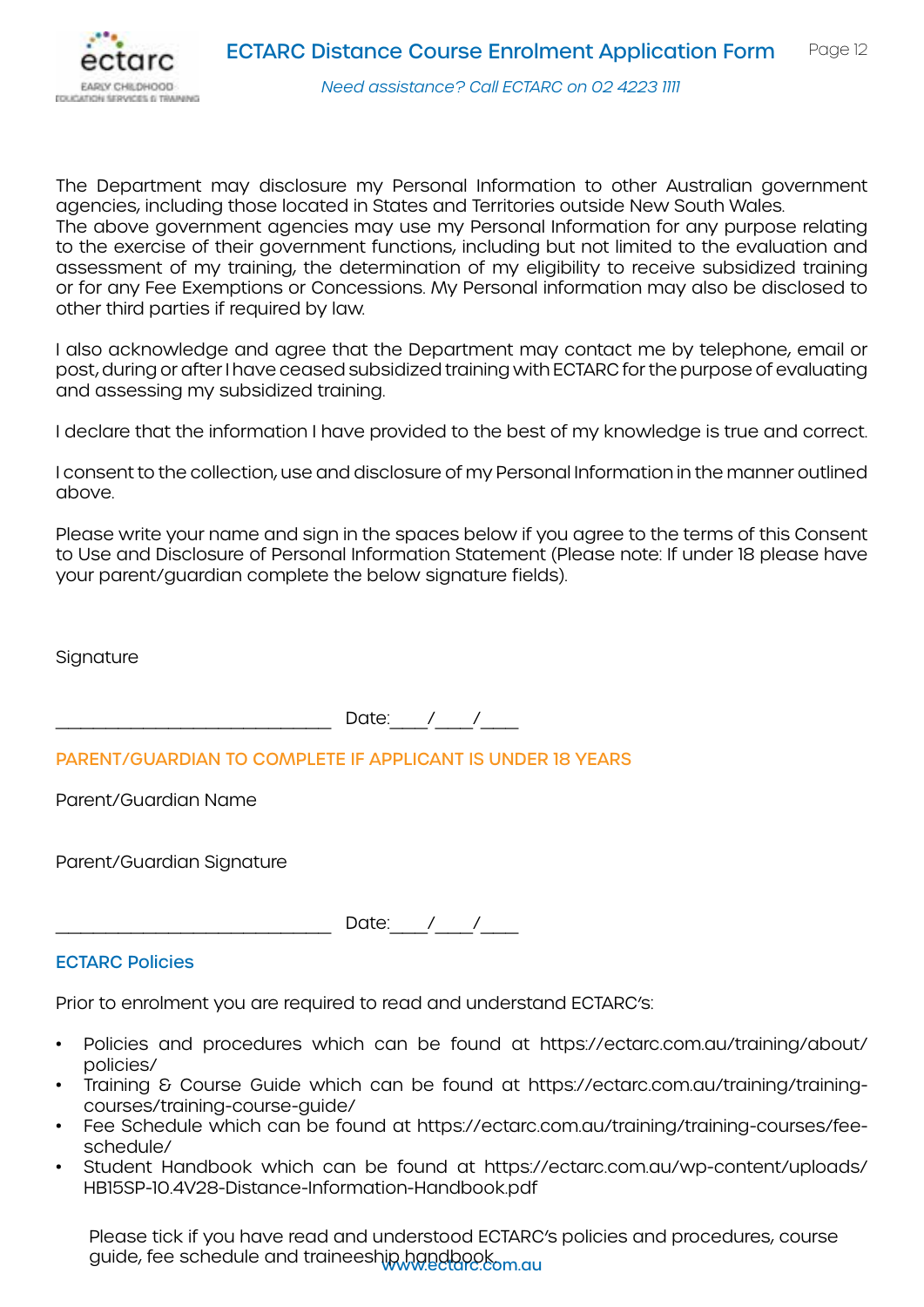

#### Terms and Conditions of Enrolment

#### ENROLMENT

Submission of this Enrolment Application Form does not guarantee enrolment. This application will be reviewed with the completed Foundation Skills Questionnaire to ensure this qualification is suitable for your needs. Once the enrolment application process has been finalised you will receive a notification that your first unit (including your learning materials and assessment task) has been opened on the ECTARC Training Portal.

All units have a practical component, meaning your ECTARC TDO is required to assess you in the workplace, via video evidence and/or simulation, or any combination of these. For full qualifications, practical assessment in the workplace is compulsory.

All qualifications and some single units have work placement hour requirements. A qualification or Statement of Attainment cannot be issued until evidence has been received that all required hours have been completed.

As you complete a unit you may purchase more units. At any given time you may have a maximum of 6 units open. Processing of units may take up to 3 business days. ECTARC can only accept payments from a student of up to \$1500 at any given time. Any payment over this amount will be refunded.

#### Student Support

Distance students are supported by ECTARC's distance student support team to support and guide you throughout your studies. Students are given the personal email address of their TDO/s to send questions and correspondence. If your TDO/s is out of the office when a student calls, students can be assured there will be another TDO to speak with at all times during office hours. For after hours support ECTARC holds Tuesday evening support nights. TDOs are available between 5pm and 7pm every Tuesday night to call for assistance.

In addition to telephone and email support, ECTARC also offers students the opportunity to participate in interactive online study sessions. See and speak with an ECTARC TDO, ask questions or listen to other students ask questions and hear the answers they are given in a live study session. Students need a headset with a microphone, a computer and internet access to participate in an online study session.

#### Submission of Assessments

You must submit at least one assessment task within a 6 month period or your enrolment will be made inactive. If you remain inactive for 12 months, and ECTARC's efforts to contact you are unsuccessful and you have not made contact with ECTARC, you will be withdrawn from the program. To recommence studies, you will be required to complete the full enrolment process again and this will include the payment of enrolment fees.

Students have the opportunity to submit an assessment task a maximum of three times (per unit) for assessment. If a unit is deemed Not Competent after the third submission, and a student wants to re-enrol in that particular unit, a unit re-enrolment fee of \$65.00 will be charged.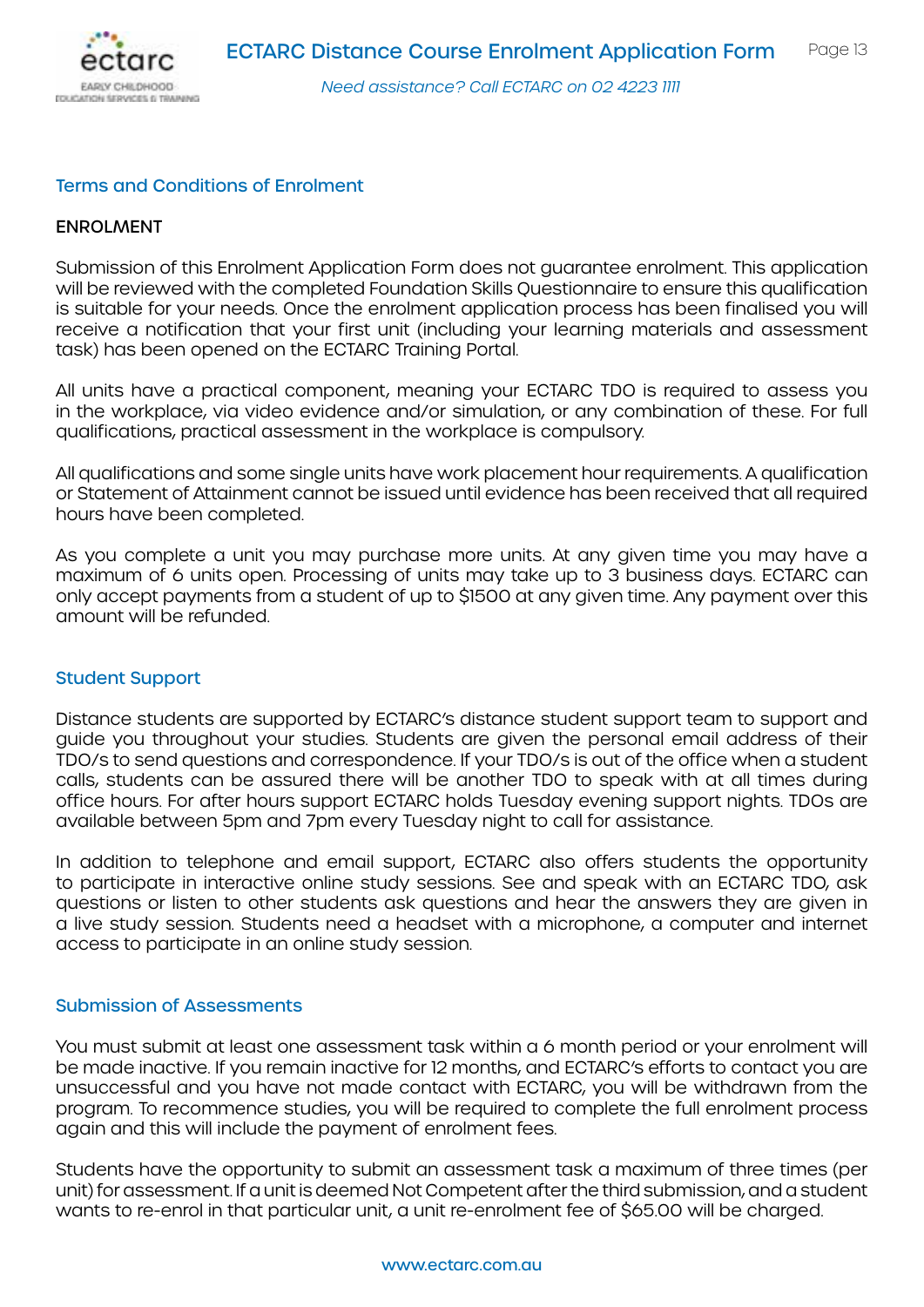

#### First Aid

If first aid is part of your qualification, you are required to complete this with a first aid provider and once ECTARC has received evidence of your successful completion, you will receive a Credit Transfer for this unit. Please refer to your course details for the specific unit code and title that must be completed. PLEASE NOTE: Your first aid certificate must be current on the day that you complete your qualification. If your First Aid expires throughout your enrolment period you will be required to update this with a First Aid provider. ECTARC will reimburse up to \$160 of the cost of training. A copy of the receipt and transcript must be provided to ECTARC for this to be processed.

#### Work Placement Hours

If your qualification has required Work Placement hours these must be completed throughout your enrolment period. If you currently work within a regulated education and care service within Australia, these hours may be completed at your place of employment, however where not all required ages/groups are present you will be required to complete the remaining requirements as a Practicum at a different service.

#### **Extensions**

Distance students have 2 years to complete a Certificate III and Certificate IV qualification, 3 years for a Diploma qualification and 6 months for a single unit course (such as Child Protection, Safe Food Handing, Menu Planning). If a student does not complete their course in the required time frame and wishes to extend the amount of time they have to do a course an extension can be granted and fees apply. An extension must be applied for prior to the student's enrolment period end date. To extend a course for 1 month costs \$40.00, 3 months will cost \$100.00 and 6 months will cost \$200.00. Please note: Extensions must be requested prior to the end date to ensure continued enrolment. Extensions commence the day after the current enrolment period ends, not from the request or payment date.

#### Refunds

The enrolment fee is non-refundable, except where the student withdraws their application within the 14 day cooling off period, or they do not satisfy the enrolment criteria, in which case it is refunded in full. If a student is accepted by ECTARC and then elects not to participate in the course after the cooling off period, then the enrolment fee is non-refundable.

ECTARC offers clients refunds on fees paid in the following circumstances:

- within 10 business days of purchase cost of the unit less a 20% administration fee
- where a student has overpaid the enrolment fee/unit charges full refund of the difference
- where a course is cancelled by ECTARC full refund.

Students must request a refund in writing. All refunds will be forwarded to the student within 2 weeks of receipt of the request. Please email info@ectarc.com.au to apply for a refund and state the reasons you wish to receive a refund. For more information on refunds please download the ECTARC Training and Course Guide at https://ectarc.com.au/training/about/policies/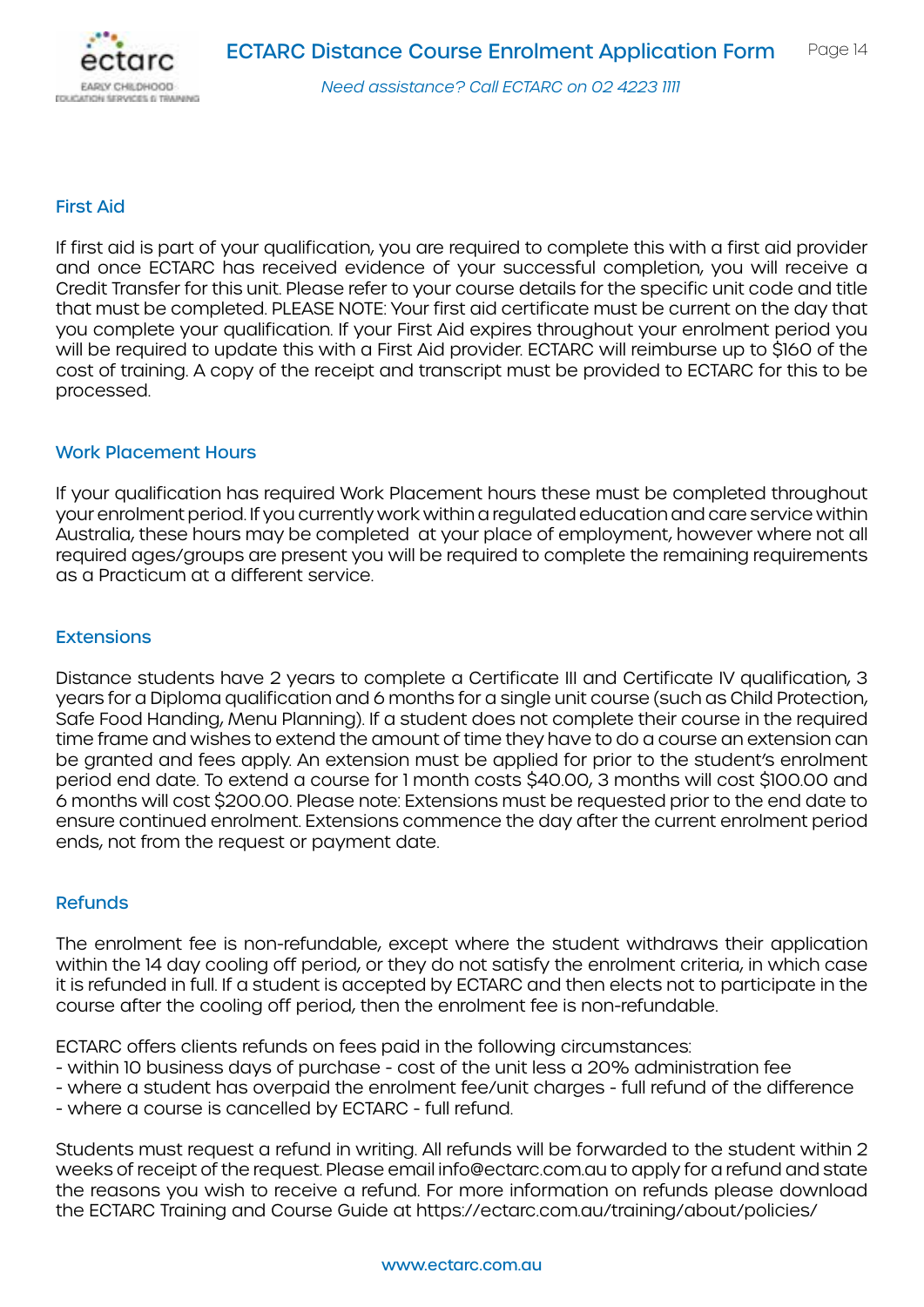

### Change of Training Package

ECTARC is required by legislation to only train current qualifications as listed on training.gov.au. From time to time the qualifications that ECTARC offer may be revised by Skills IQ, the organisation responsible for ensuring that the qualifications offered in the CHC Training Package meet the requirements of the sector. Where a change of training package occurs, ECTARC will work with students individually to either complete the qualification currently enrolled in within the teach out period (where appropriate), or transition students to the new qualification. A review of the qualifications means that the qualification structure and content is likely to change, which may affect the fees payable and the number of units to be completed.

### Complants and Appeals

ECTARC offers all students the opportunity to appeal against an assessment decision or make a complaint. The appeals and complaints process is considered a valuable tool for management to improve the products, services and business operations it delivers to students. Students are encouraged to contact ECTARC and speak to the Consumer Protection Officer to raise any complaint/concern and are to be reassured that their complaint/concern will be dealt with:

- promptly and efficiently
- in a fair and equitable manner
- so as to respect confidentiality and ensure impartiality is maintained
- so that parties are informed regularly of action being taken/progress
- in a manner whereby follow up checks are made at a later date to review the appropriateness of solutions reached
- so that documented records are maintained.

The formal appeals and complaints process is outlined in detail in the SP-5.2 Complaints Handling Procedure and SP- 15.1 Appeals which are available on the ECTARC website at https:// ectarc.com.au/training/about/policies/

Where a student feels that an issue needs to be addressed further by an external organisation they can contact the National Training Complaints Hotline. The hotline will not investigate complaints but will forward complaints to the most appropriate agency, authority or jurisdiction for consideration. Complaints can be registered with the National Training Complaints Hotline by Phone: 13 38 73, Monday to Friday, 8am to 6pm nationally or emailing skilling@education. gov.au.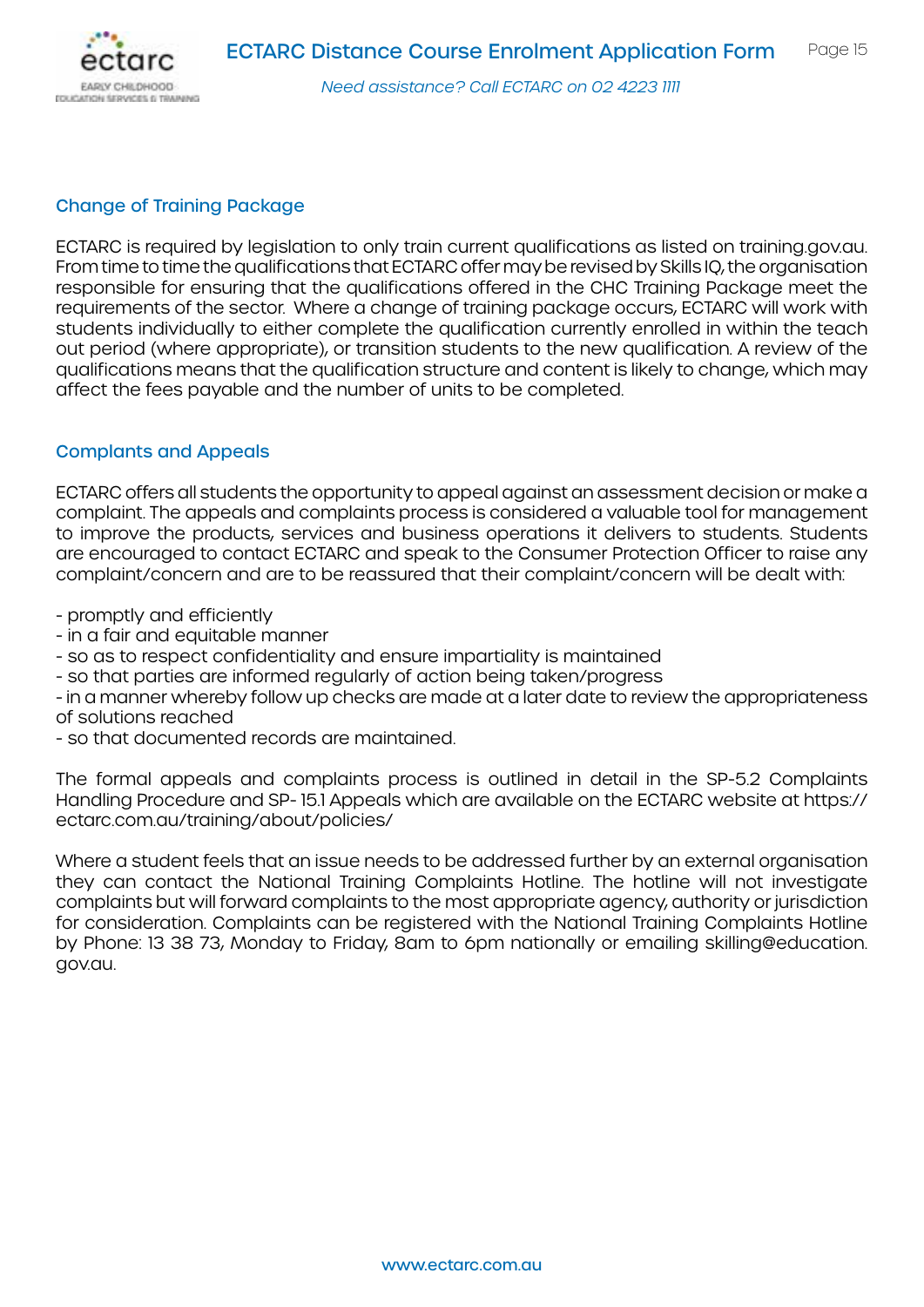

**Declaration** 

I declare that I have read, fully understood, and accept the terms and conditions of enrolment.

The information I have given you in this form is correct and I consent to ECTARC using my personal information to complete or verify my application including the verification of previous qualifications with the issuing RTO.

Enter your name below

**Signature** 

Date:  $/$  /

Parent/Guardian Approval for persons under 18 years of age

I declare that I have read, fully understood, and accept the terms and conditions of enrolment. The information given in this form is correct and I consent to ECTARC using my personal information to complete the enrolment for the applicant.

Parent/Guardian full name

Parent/Guardian address

Parent/Guardian suburb Parent/Guardian state Parent/Guardian postcode

Parent/Guardian phone or mobile number

**Signature** 

Date:  $1/$   $1/$